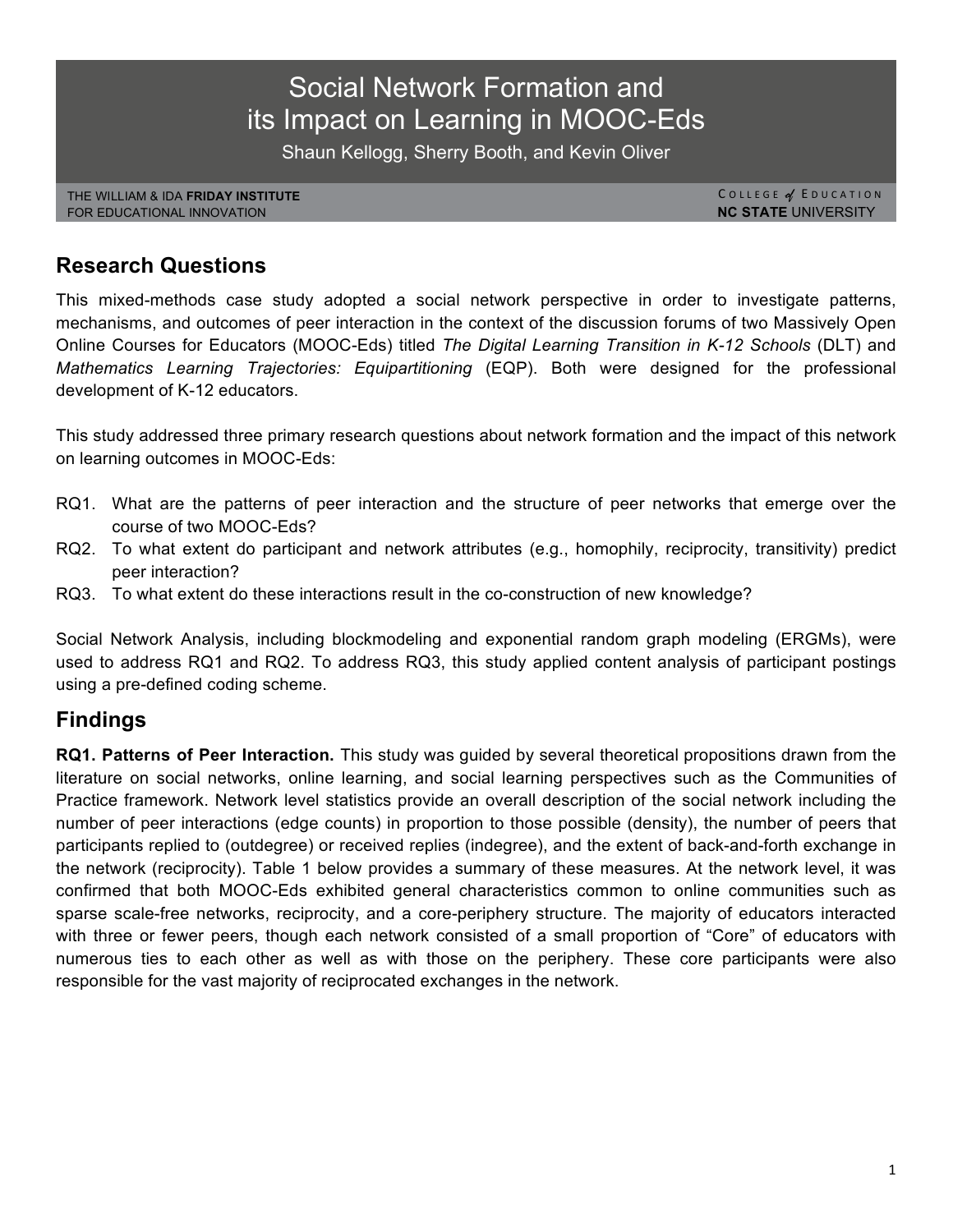#### Table 1

#### *Overall Network Measures for each MOOC-Ed*

| <b>Network Metrics</b>         | DLT      | EQP      |
|--------------------------------|----------|----------|
| <b>Vertices</b>                | 377      | 91       |
| Unique Edges                   | 1420     | 361      |
| <b>Edges With Duplicates</b>   | 360      | 370      |
| <b>Total Edges</b>             | 1780     | 731      |
| Edge Weight Avg.               | 1.29     | 1.69     |
| Reciprocated Vertex Pair Ratio | 0.15     | 0.15     |
| <b>Reciprocated Edge Ratio</b> | 0.26     | 0.26     |
| <b>Graph Density</b>           | 0.01     | 0.06     |
| In/Outdegree Avg.              | 4.20     | 5.44     |
| In/Outdegree Median            | 2        | 3        |
| Indegree Range                 | $0 - 57$ | $0 - 30$ |
| Outdegree Range                | $0 - 41$ | $0 - 37$ |

Beyond the small core identified in each MOOC through core-periphery analysis, four general patterns of participation were identified through regular equivalence blockmodel analysis: 1) Reciprocators – educators who participated in at least one mutual exchange as illustrated by the double-arrowed orange line connecting two educators, 2) Networkers – educators who were both the recipients and givers of support, though not with the same individuals, 3) Broadcasters – educators who initiated a discussion thread and received replies from their peers, but neither reciprocated with those who replied, nor posted to threads initiated by others, and 4) The Invisible – educators who responded to the postings of peers, but received no responses in return (Figure 2). In both courses, reciprocators made up the largest proportion of educators.



Note: Node labels denote experience in education in increments of 10 (e.g. 1 = 0-10 years); Node size and opacity illustrate relative in/outdegree respectively; Disks indicate "core"; Orange lines indicate reciprocated edges (e.g. messages both sent and received); Line opacity indicates strength of interaction.

*Figure 1. Sociogram of DLT Peer-Support Network Illustrating Core-Periphery and REGE Partitions*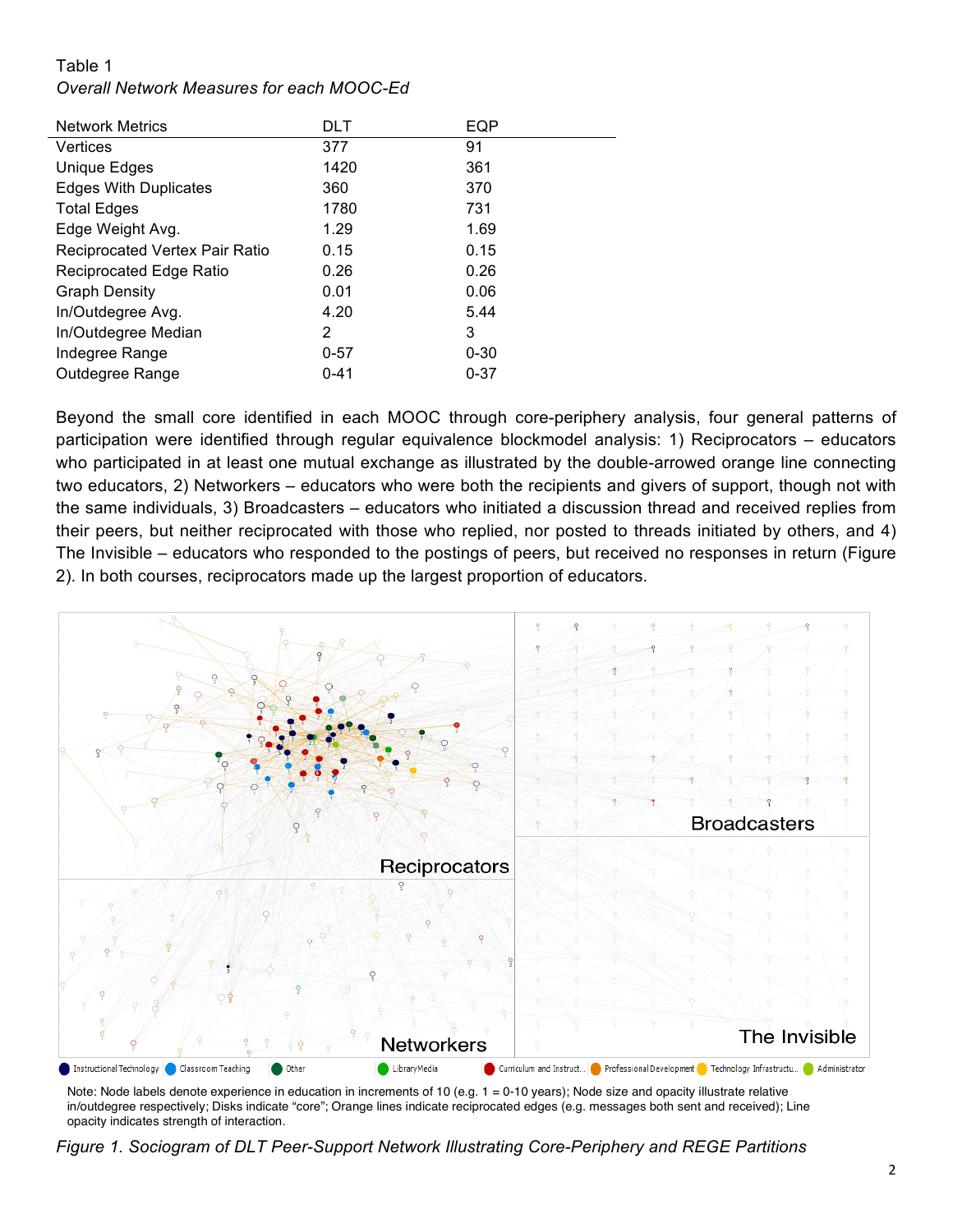**RQ2. Interaction Mechanisms.** Another aim of this study was an attempt to leverage the extensive educator attribute data collected through the registration process of MOOC-Eds to provide insight into patterns of peer support associated with these attributes. It was proposed that these attributes would influence both the extent of involvement in the forums and the likelihood of forming a support tie with similar others. Specifically, it was proposed that: 1) relational mechanisms of reciprocity and preferential attachment would increase likelihood of a tie, 2) educators would differ in their overall connectedness in the network based on their professional role and years of experience, 3) shared attributes such role, grade levels, and geographical location would positively affect on the likelihood of tie, and 4) there would exist a mentoring aspect to MOOC-Eds in which support ties in the network between educators of differing year of experience would be greater than expected by chance. Across both MOOCs, significant effects were found for reciprocity, as well as differences in sociability by professional role, but not by their level of experience. No effect was found for preferential attachment. Finally, shared attributes including role, grade, gender, and location (homophily) significantly increased the likelihood of interaction in the DLT course, but not in EQP (Table 3).

#### *Table 2*

Summary of ERGM Model, Estimates and SE

|                                    | <b>DLT</b> |           | EQP        |           |
|------------------------------------|------------|-----------|------------|-----------|
|                                    | Estimate   | <b>SE</b> | Estimate   | <b>SE</b> |
| Baseline (Edges)                   | $-4.50***$ | 0.08      | $-2.05***$ | 0.16      |
| <b>Structural Mechanisms</b>       |            |           |            |           |
| Reciprocity                        | $3.43***$  | 0.09      | $1.80***$  | 0.17      |
| <b>Popularity Spread</b>           | $-3.33***$ | 0.09      | $-3.38***$ | 0.19      |
| <b>Assortative Mechanisms</b>      |            |           |            |           |
| Role Homophily                     | $0.17**$   | 0.06      | $-0.01$    | 0.11      |
| Role Nodefactor <sup>a</sup>       |            |           |            |           |
| Administrator                      | $-0.01$    | 0.06      | $-0.25$    | 0.14      |
| Curriculum                         | $0.08*$    | 0.00      | $-0.32**$  | 0.11      |
| Library/Media                      | $0.21***$  | 0.05      |            |           |
| <b>Instructional Tech</b>          | $0.06*$    | 0.03      |            | --        |
| <b>Teacher Educator</b>            |            |           | $-0.08$    | 0.06      |
| <b>Tech Infrastructure</b>         | $-0.07$    | 0.07      |            | $-$       |
| Prof. Development                  | 0.00       | 0.05      | $-0.20*$   | 0.11      |
| Other                              | $0.11**$   | 0.04      | $-0.05$    | 0.07      |
| Homophily by Grade                 | $0.17***$  | 0.04      | 0.03       | 0.08      |
| Homophily by Gender                | $0.08*$    | 0.04      | 0.04       | 0.04      |
| <b>Experience Difference</b>       | 0.04       | 0.04      | $-0.02$    | 0.07      |
| Experience Nodefactor <sup>b</sup> |            |           |            |           |
| $11 - 20$                          | $-0.01$    | 0.03      | 0.12       | 0.07      |
| More than 20                       | $-0.04$    | 0.03      | $-0.03$    | 0.06      |
| Desire to Connect                  | $-0.04$    | 0.03      | $-0.10$    | 0.09      |
| <b>Proximity Mechanisms</b>        |            |           |            |           |
| State or Country                   | $0.71***$  | 0.08      | 0.06       | 0.18      |
| <b>Geographical Region</b>         | 0.05       | 0.06      | $-0.18$    | 0.11      |
| <b>Group Assignment</b>            | $0.54***$  | 0.05      | --         |           |
| <b>AIC</b>                         | 14847      |           | 3353       |           |

*Notes:* \* *p* < .05. \*\* *p* < .01. \*\*\**p* < .001.

<sup>a</sup> Classroom Teaching serves as the comparison group

**b Educators with 0-10 Years of Experience in Education serve as comparison** group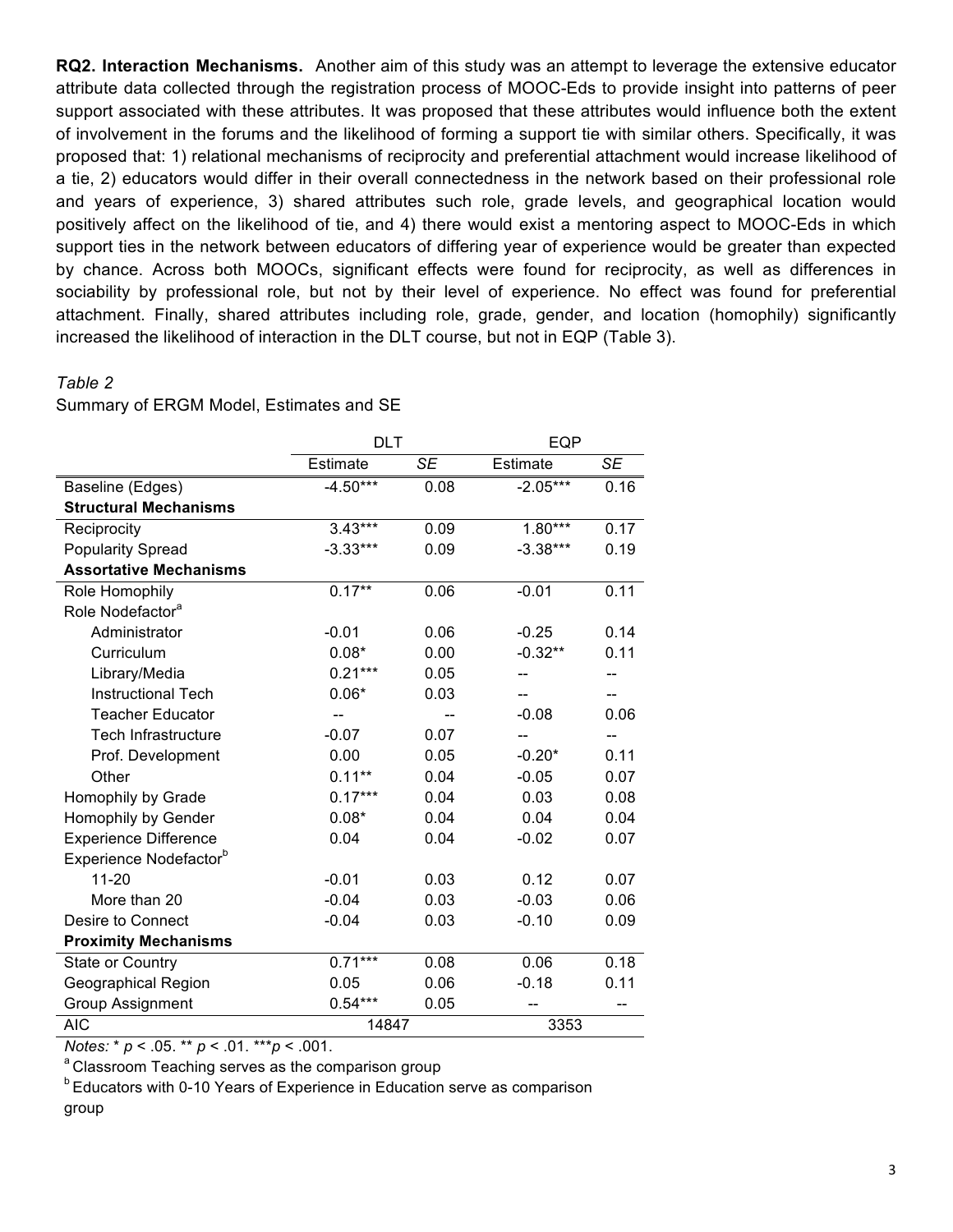**RQ3. Interaction Characteristics and Knowledge Construction.** A final aim of this study was to examine the various ways in which educators supported one another through analysis of the content of their interactions. A substantial portion of interactions in each MOOC included substantive feedback, well-reasoned arguments, and detailed solutions to issues raised during the course (Figure 2).







Statements Only Guestions Reflections Scaffolding References Reasoning

Figure 2. Proportion of Discussion Postings by Discourse Characteristic

0.00

Figure 3 also demonstrates that over half of the discussions in both courses moved beyond sharing information and statements of agreement (Phase I), by entering a process of negotiation and co-construction of knowledge (Phase 2 and 3), but seldom moved beyond this phase in which new knowledge was tested against experience (Phase 4), and consensus on diverging opinions was reached and implications for its application proposed (Phase 5).



Figure 3. Highest Phase of Knowledge Construction Reached by Discussion Threads